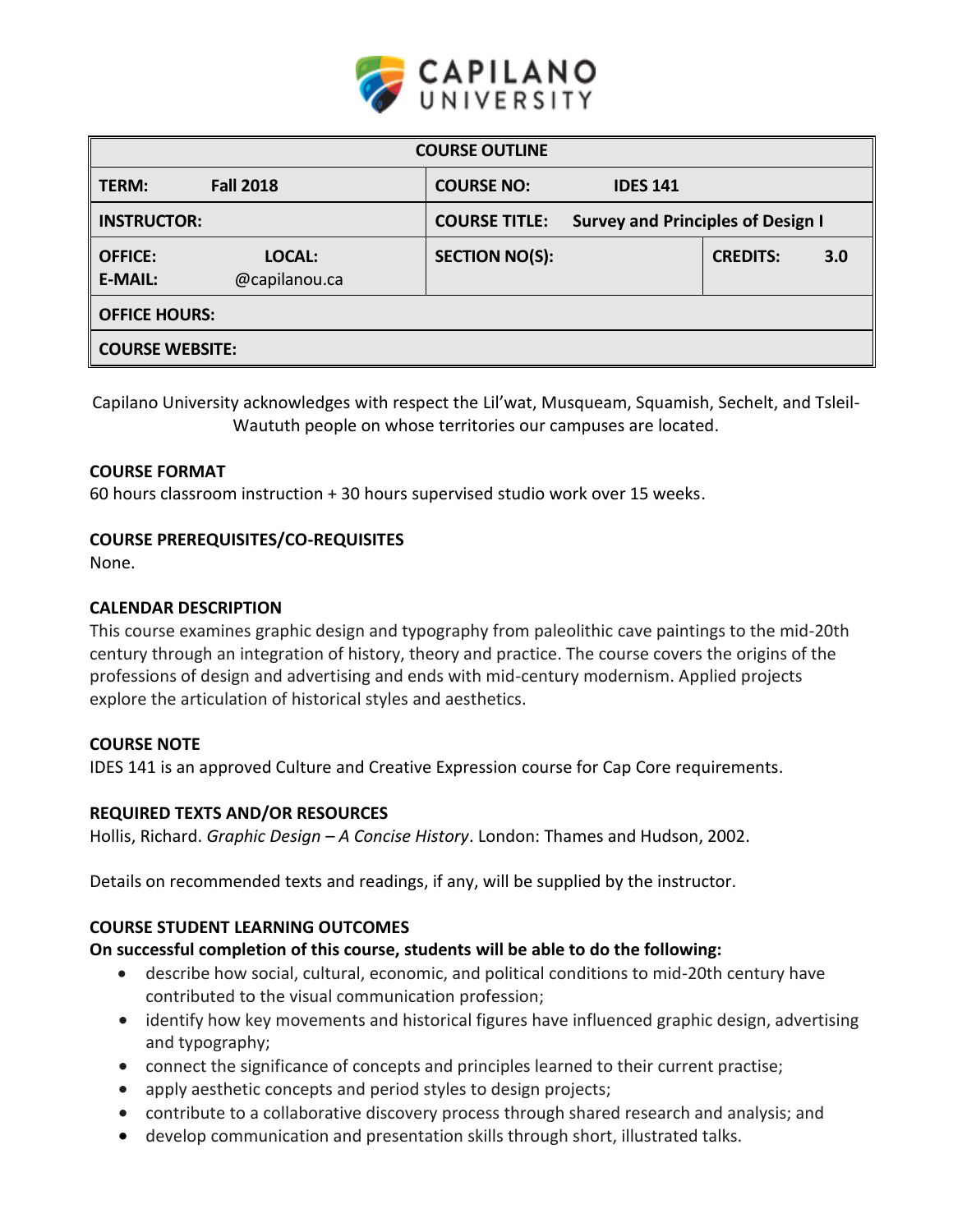## **Students who complete this Culture and Creative Expression course will be able to do the following:**

- Engage in creative processes including conception, investigation, execution, and ongoing critical analysis.
- Identify, analyze, and critique the elements of a form of expression using its specific vocabulary.
- Explain or demonstrate the connection between various events, ideas, traditions and belief systems and the modes in which they are artistically or culturally expressed.
- Interpret diverse forms of creative expression from different perspectives (e.g. artistic, historical, indigenous, literary, scientific, philosophical).

| <b>Week</b> | Content/Lecture                                                                                                | <b>Assignments</b>                             | <b>Due</b>    |
|-------------|----------------------------------------------------------------------------------------------------------------|------------------------------------------------|---------------|
| Week 1      | Course introduction and review<br>Blog setup and introductory post in class                                    | 1. Blog entries (x20):<br>summary and research | Various dates |
|             |                                                                                                                | 2. Yearbook spread                             | Week 4        |
| Week 2      | Lecture/discussion. Survey 1 - 35,000 BCE to<br>0 CE<br>The evolution of communication                         | 3. History book spread<br>#1                   | Various dates |
| Week 3      | Lecture/discussion: Survey 2 - 0 CE to 1450<br>The written word from medieval times to<br>the Renaissance      |                                                |               |
| Week 4      | Lecture/discussion: Survey 3 - 1450 to 1775<br>Baroque, rococo and the golden age of type                      |                                                |               |
| Week 5      | Lecture/discussion: Survey 4 - 1775 to 1850<br>The Age of Reason and the industrial<br>revolution              | 4. History book spread<br>#2                   | Various dates |
| Week 6      | Lecture/discussion: Survey 5 - 1850 to 1895<br>The gilded age: art posters and the arts and<br>crafts movement | 5. PechaKucha                                  | Week 9        |
| Week 7      | Calligraphy workshop                                                                                           |                                                |               |
| Week 8      | Lecture/discussion: Survey 6 - 1895 to 1905<br>Art nouveau, the Glasgow school, the                            | 6. Historic artefact                           | Various dates |

7. Midterm quiz

In class

Vienna secession

# **COURSE CONTENT**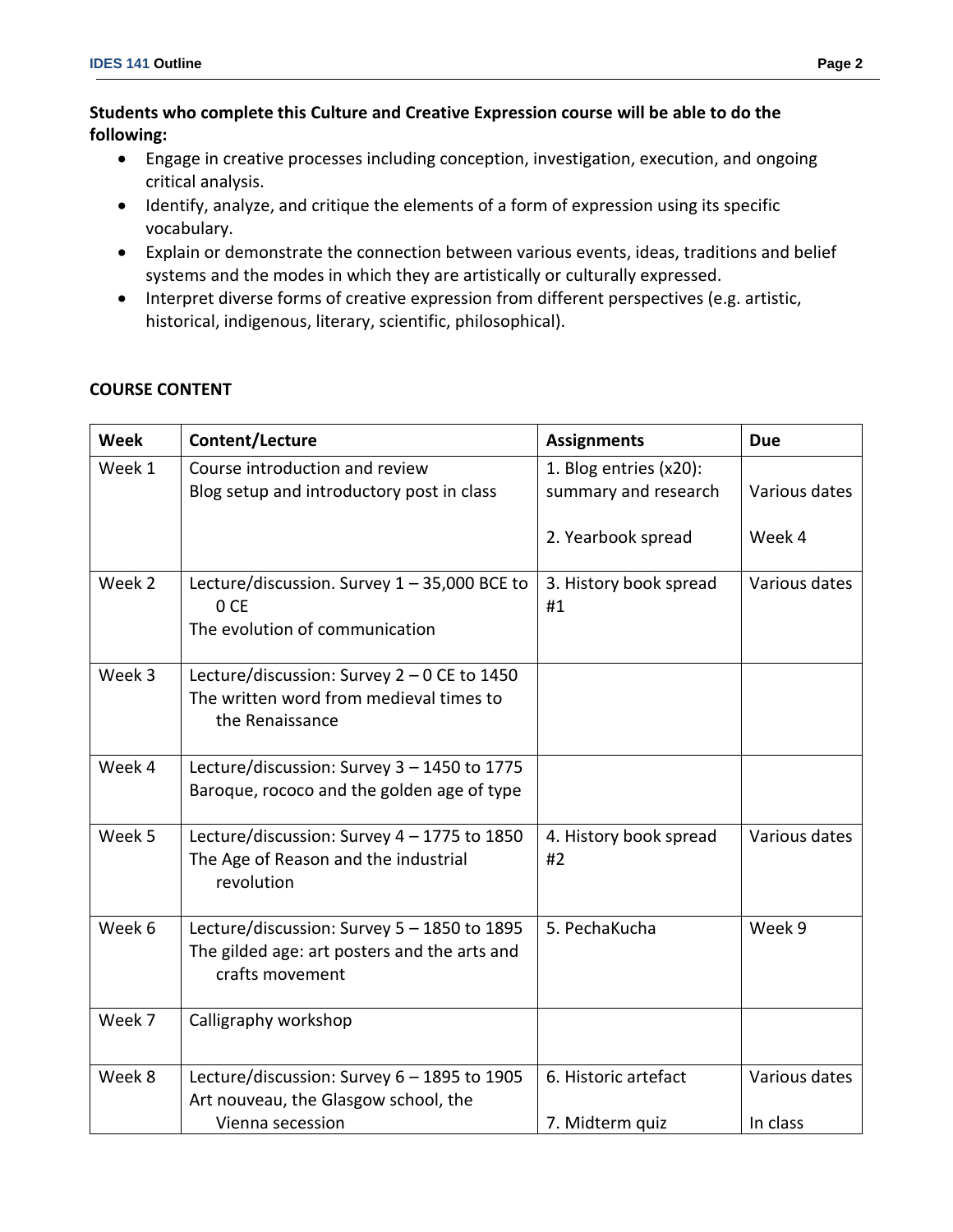| Week    | Content/Lecture                                                                                                   | <b>Assignments</b>    | <b>Due</b> |
|---------|-------------------------------------------------------------------------------------------------------------------|-----------------------|------------|
| Week 9  | Lecture/discussion: Survey 7 - 1905 to 1915<br>The impact of modern art and the origins of<br>corporate identity  |                       |            |
| Week 10 | Lecture/discussion: Survey 8 - 1915 to 1925<br>Art deco, the impact of the First World War,<br>and constructivism |                       |            |
| Week 11 | Lecture/discussion: Survey 9 - 1925 to 1930<br>The German Bauhaus and modern<br>typography                        | 8. History book cover | Week 14    |
| Week 12 | Lecture/discussion: Survey 10 - 1930 to<br>1945<br>The Great Depression and the Second World<br>War               |                       |            |
| Week 13 | Review and revision                                                                                               |                       |            |
| Week 14 | Review and revision                                                                                               | 9. Final quiz         | In class   |
| Week 15 | Lecture/discussion: What did we learn?                                                                            |                       |            |

### **EVALUATION PROFILE**

| 1. Blog Entries - Weekly summary          | 10%  |
|-------------------------------------------|------|
| 1. Blog Entries - Weekly research         | 20%  |
| 2. Yearbook Spread                        | 5%   |
| 3. History Book Spread #1                 | 5%   |
| 4. History Book Spread #2                 | 5%   |
| 5. Pecha Kucha                            | 10%  |
| 6. Historic Artefact                      | 5%   |
| 7. Midterm Quiz                           | 10%  |
| 8. History Book Cover                     | 5%   |
| 9. Final Quiz                             | 10%  |
| Participation (see requirements overleaf) | 15%  |
| Total                                     | 100% |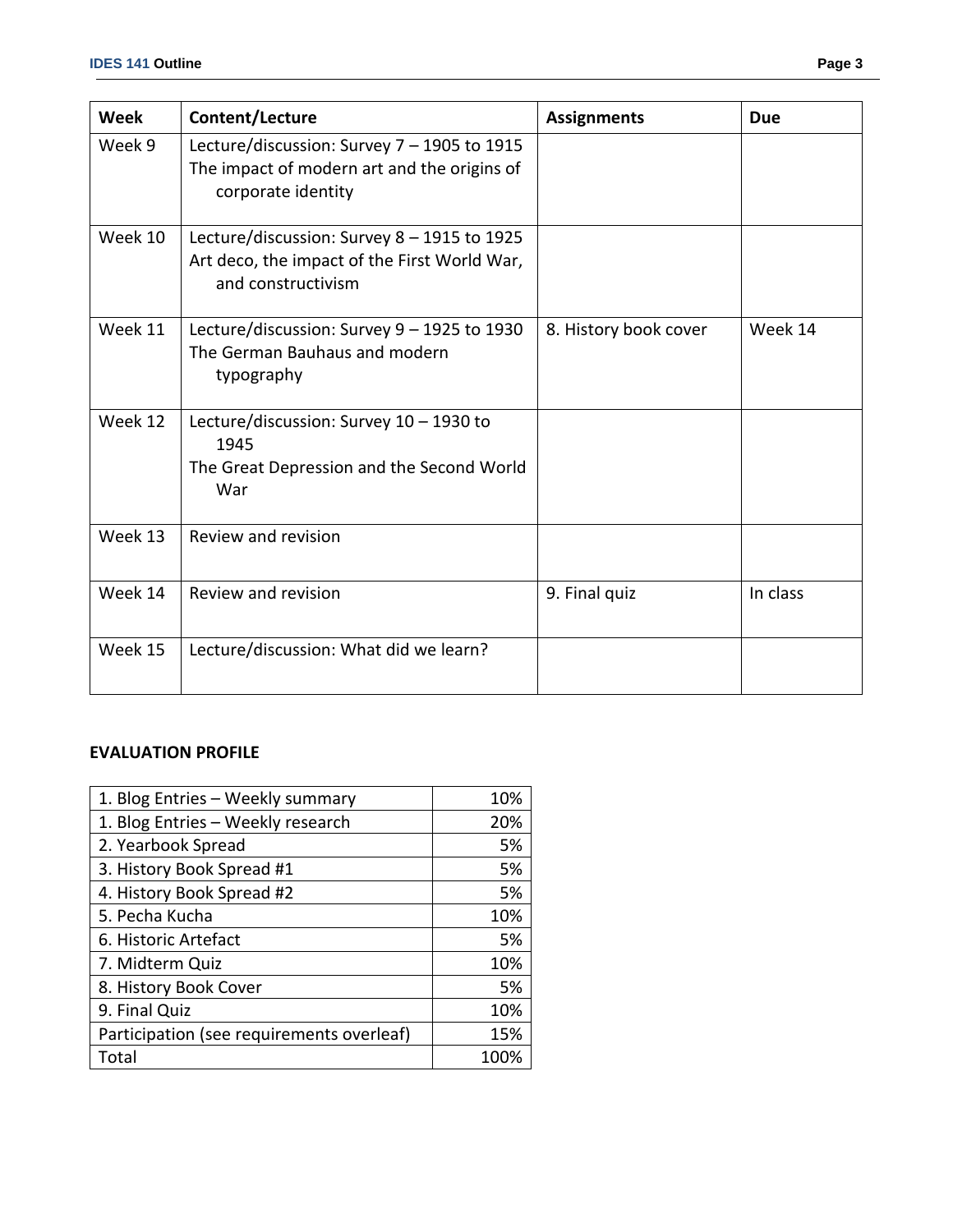#### **GRADING PROFILE**

|                |                                           | $  A + = 90-100   B + = 77-79   C + = 67-69   D = 50-59$ |  |
|----------------|-------------------------------------------|----------------------------------------------------------|--|
| $\overline{A}$ |                                           | $= 85-89$  B = 73-76  C = 63-66  F = 0-49                |  |
|                | $ A- = 80-84$ $ B- = 70-72$ $ C- = 60-62$ |                                                          |  |

#### **Incomplete Grades**

Grades of Incomplete "I" are assigned only in exceptional circumstances when a student requests extra time to complete their coursework. Such agreements are made only at the request of the student, who is responsible to determine from the instructor the outstanding requirements of the course.

#### **Late Assignments**

If a course contains assignments, 20% will be deducted from the assignment grade for each period of 1 to 7 days that an assignment is late, unless a different policy appears on the course outline.

### **Missed Exams/Quizzes/Tests etc.**

Missed exams, quizzes and tests (if any) will be assigned a grade of zero. Make-up exams, quizzes and tests are generally given only in medical emergencies or severe personal crises, at the discretion of the instructor.

#### **Attendance**

Students are expected to attend all classes and associated activities. Students who are absent for more than three classes without the permission of the course instructor will fail the course. Students must inform the instructor and program assistant by email if a class will be missed.

### **English Usage**

Students are expected to proofread all written work for any grammatical, spelling and stylistic errors. Instructors may deduct marks for incorrect grammar and spelling in written assignments.

#### **Electronic Devices**

Students may use electronic devices during class time for course-related purposes only.

### **On-line Communication**

Instructors and students should communicate using their official Capilano University addresses.

### **UNIVERSITY OPERATIONAL DETAILS**

#### **Tools for Success**

Many services are available to support student success for Capilano University students. A central navigation point for all services can be found at:<http://www.capilanou.ca/services/>

### **Capilano University Security:**

Download the [CapU Mobile Safety App](https://www.capilanou.ca/services/safety-security/CapU-Mobile-Safety-App/)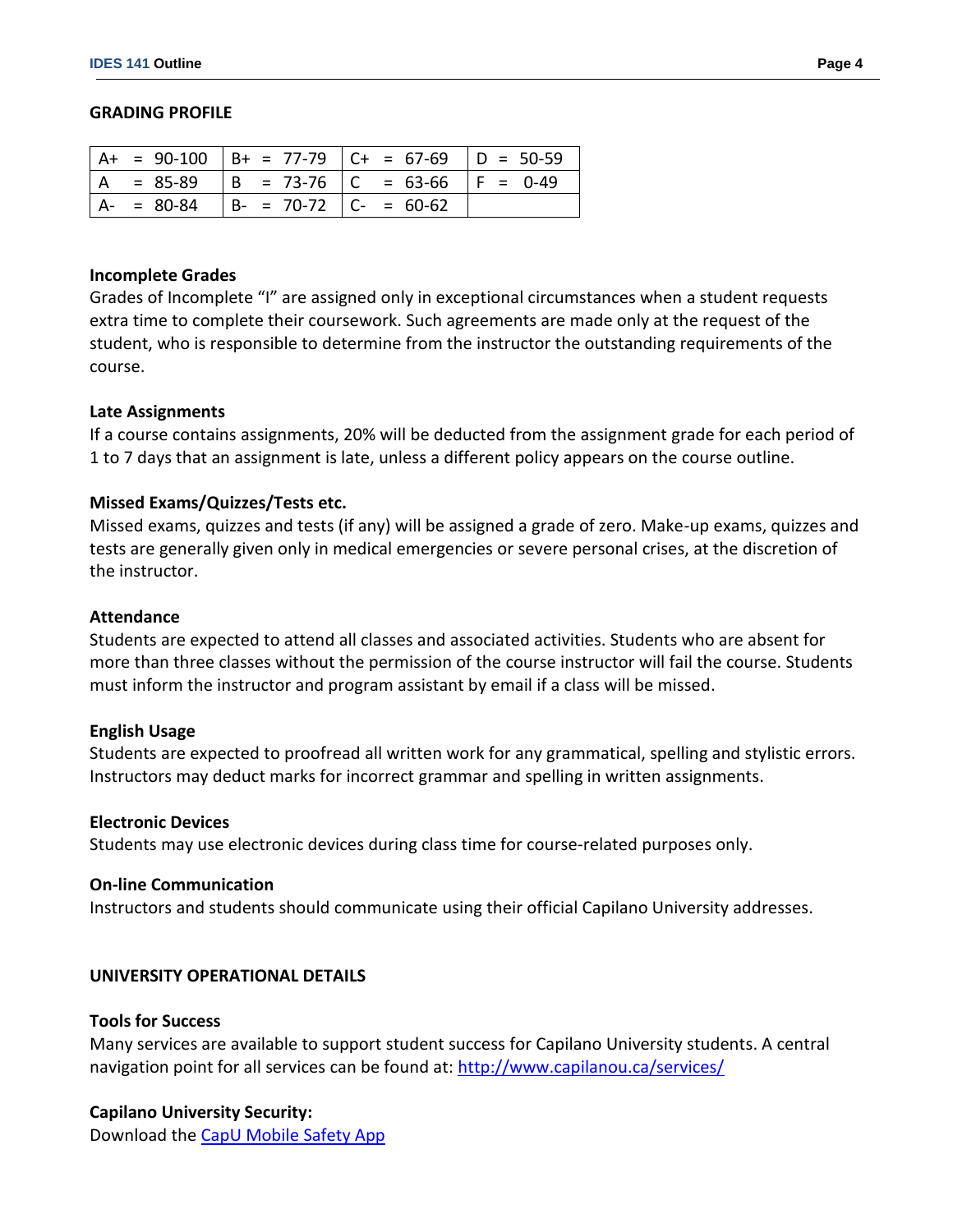# **Policy Statement (S2009-06)**

Capilano University has policies on Academic Appeals (including appeal of final grade), Student Conduct, Academic Integrity, Academic Probation and other educational issues. These and other policies are available on the University website.

# **Academic Integrity (S2017-05)**

Any instance of academic dishonesty or breach of the standards of academic integrity is serious and students will be held accountable for their actions, whether acting alone or in a group. See policy S2017-05 for more information: <http://www.capilanou.ca/about/governance/policies/Policies/>

Violations of academic integrity, including dishonesty in assignments, examinations, or other academic performances, are prohibited and will be handled in accordance with the Student Academic Integrity Procedures.

**Academic dishonesty** is any act that breaches one or more of the principles of academic integrity. Acts of academic dishonesty may include but are not limited to the following types:

**Cheating**: Using or providing unauthorized aids, assistance or materials while preparing or completing assessments, or when completing practical work (in clinical, practicum, or lab settings), including but not limited to the following:

- Copying or attempting to copy the work of another during an assessment;
- Communicating work to another student during an examination;
- Using unauthorized aids, notes, or electronic devices or means during an examination;
- Unauthorized possession of an assessment or answer key; and/or,
- Submitting of a substantially similar assessment by two or more students, except in the case where such submission is specifically authorized by the instructor.

**Fraud**: Creation or use of falsified documents.

**Misuse or misrepresentation of sources**: Presenting source material in such a way as to distort its original purpose or implication(s); misattributing words, ideas, etc. to someone other than the original source; misrepresenting or manipulating research findings or data; and/or suppressing aspects of findings or data in order to present conclusions in a light other than the research, taken as a whole, would support.

**Plagiarism**: Presenting or submitting, as one's own work, the research, words, ideas, artistic imagery, arguments, calculations, illustrations, or diagrams of another person or persons without explicit or accurate citation or credit.

**Self-Plagiarism**: Submitting one's own work for credit in more than one course without the permission of the instructors, or re-submitting work, in whole or in part, for which credit has already been granted without permission of the instructors.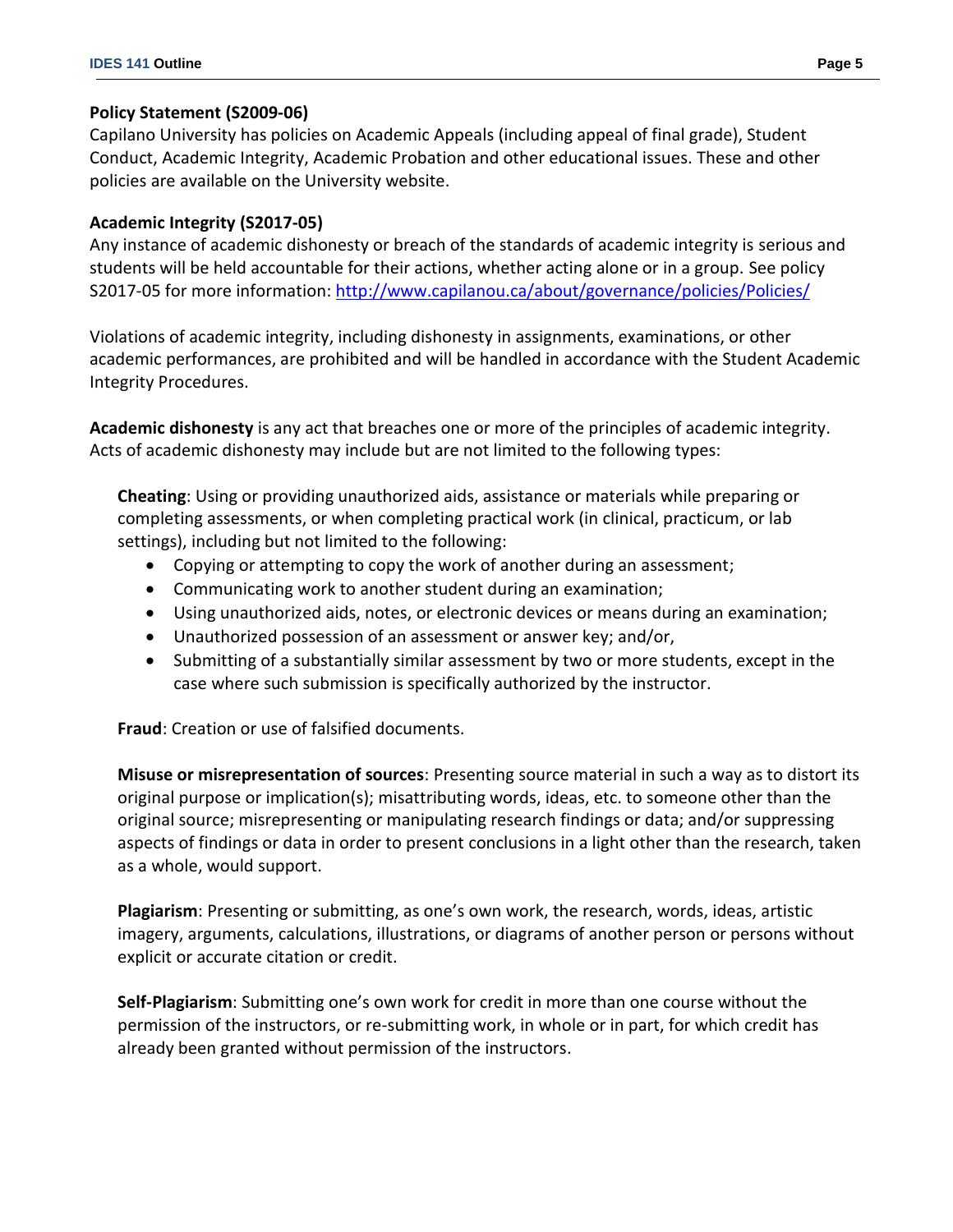**Prohibited Conduct**: The following are examples of other conduct specifically prohibited:

- Taking unauthorized possession of the work of another student (for example, intercepting and removing such work from a photocopier or printer, or collecting the graded work of another student from a stack of papers);
- Falsifying one's own and/or other students' attendance in a course;
- Impersonating or allowing the impersonation of an individual;
- Modifying a graded assessment then submitting it for re-grading; or,
- Assisting or attempting to assist another person to commit any breach of academic integrity.

### **Sexual Violence and Misconduct**

All Members of the University Community have the right to work, teach and study in an environment that is free from all forms of sexual violence and misconduct. Policy B401 defines sexual assault as follows:

Sexual assault is any form of sexual contact that occurs without ongoing and freely given consent, including the threat of sexual contact without consent. Sexual assault can be committed by a stranger, someone known to the survivor or an intimate partner.

Safety and security at the University are a priority and any form of sexual violence and misconduct will not be tolerated or condoned. The University expects all Students and Members of the University Community to abide by all laws and University policies, including **B.401 Sexual Violence and** [Misconduct Policy and B.401.1 Sexual Violence and Misconduct Procedure.](https://www.capilanou.ca/SVM/)

**Emergencies:** Students are expected to familiarise themselves with the emergency policies where appropriate and the emergency procedures posted on the wall of the classroom.

## **PROGRAM OPERATIONAL DETAILS**

### **Punctuality/Penalties for Lateness**

Punctuality is essential. Students more than 15 minutes late for class, or students who leave early without instructor permission, risk being marked absent.

### **Participation**

Students will be evaluated on the frequency and relevance of their comments, questions, observations and discussions of weekly course content; on their active engagement in in-class assignments; on their completion of required lab hours (if any) and on their work-in-progress, at 1% per class or to a maximum of 15% of the course grade.